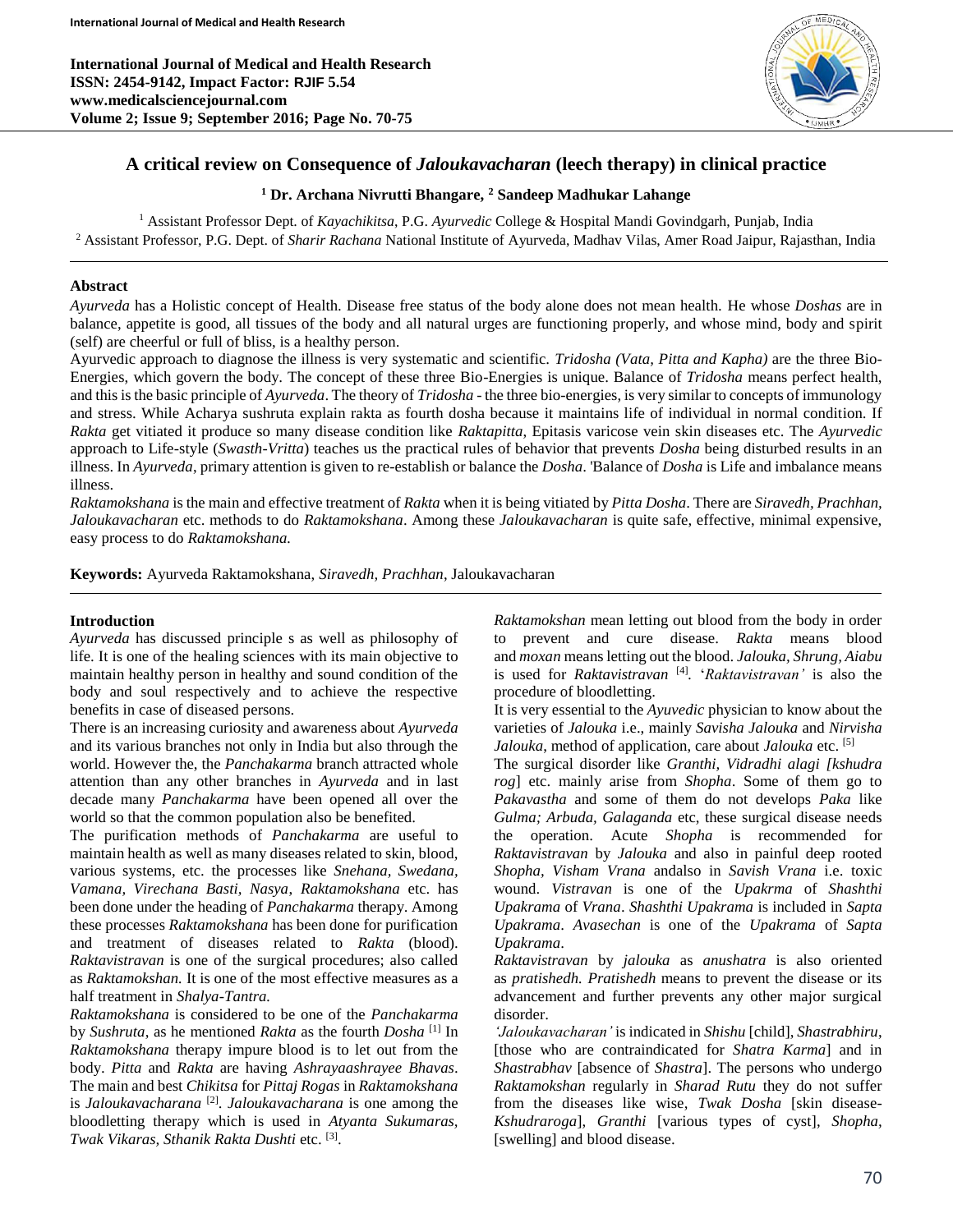## **History of Jaloukavacharan**

The use of leeches in *Ayurved* is ancient. There are records of use of leeches for bloodletting in early Greek medicine. In Europe Hirudinea medicinalis was commonly used for phlebotomy in olden times, the procedure was called "Lechery". In 1863 about 7million leeches were used in London Hospital and 5 to 6 million used in Paris hospital also. The famous English poet William words worth [1802] wrote a poem "leech Gatherer" based on medicinal use of leech. In the 1980 medicinal leech therapy got a big boost by plastic surgeons that used leeches to relieve venous congestion especially in transplant surgery [6].

In 1985 at Harved University one of the physician was having great difficulty in reattaching the ear of 5 years old child, the tiny veins kept clotting, he decided to use leech while feeding it they injects salivary component which inhibits both the platelet aggregation and coagulation escalade, thus realizing the venous congestion and induces revascularization. So it is effective in plastic surgery [7].

In ancient Greek history, *blood letting* was practiced an according to the humoral therapy, which proposed that, when the four humors, blood, phlegm, black and yellow bile in the human body were in balance, good health was guaranteed. An imbalance in the proportions of these humors was believed to be the case of ill health. Records of this theory were found in the Greek philosopher Hipocrate's collection in the5th century B.C. *Blood letting* using leeches was one method used by physicians to balance the humors and to rid the body of the plethora<sup>[8]</sup>.

## **The Importance of Leech in Avurveda**

God *Dhanvantari* is a *Vaidya* of God. *Shri. Dhanvantari* brought the knowledge of surgery on the earth. In one hand *Shri. Dhanvantari* is holding leech as a para surgical Instrument [9] . *Sushrut* is the Indian surgeon known as God father of surgery. *Sutrashthan* of *Sushrut Samhita* is based on Important laws of surgery. In *Sutrasthan* of 13th chapter name is "*Jalokavacharniya Adhayay"* is full of the scientific knowledge about leech and method of its application.

Leech application is an easiest method of Bloodletting therapy. The diseases which cannot be cured by *Snehan* & *Swedam* can be cured by bloodletting and also controlled the recurrence. Leech is a para surgical method of bloodletting. The place where surgical instruments are not possible to operate at that place para surgical methods should be used.

## **Brief Review of** *Jalouka* **(Leech)**

*Jalouka* is the one which is born in water, live in water and does its activities like eating, nourishment in water It is one of the *Anushastra* in the twenty types of *Anushastra,* and It is *Pradhan Anushastra* [10] *. Anushatra is used as that of Shastra and which is not made up of Lohadi dhatu.* There are mainly 2 types of *Jalouka.*

# **1.** *Savisha Jalouka* **[11] .**

They are having 6 types, i.e*. Krishna, Karbura, Algarda, Indrayudha, Samudrika* and *Gochandana.*

## **2.** *Nirvisha Jalouka* **[12] .**

They having 6 types, i.e*. Kapila, Pingala, Shankhamukhi, Mushika Pundarikmukhi* and *Savarika.*

## **Indication of** *Jalouka* [13] .

*Jalouka* is used in *Nrupa* (king), *Aadhya* (rich person), *Balaka*

(child), *Durbal* (weak person), *Nari* (female) and *Sukumar* (delight person) for the *Mokshana* of *Rakta*, which is being vitiated by *Pitta*.

## **Action of** *jalouka*

*Jalouka* sucks only capillary and venous blood and is an effective adjuvant therapy in the management of various medico surgical condition and widely used in post-operative complication. After skin grafts leeches sucks the surplus blood from the veins to reconnect naturally, so that the circulation is restored due to its anticoagulant property and prevents blood clotting, it improves macro and micro circulation and clearing blockage, so it is used in microsurgery. Leech injects powerful anesthetic and anti-inflammatory enzymes while sucking the blood, so that patient feels no pain. Sometimes, because of the technical difficulties in forming anastomosis of a vein no attempt is made to reattach a venous supply to a flap at all. This condition is known as venous insufficiency. If this congestion is not cleared up quickly, the blood will clot, arteries that bring necessary nourishment to the tissues will become plugged, and the tissue will die. To prevent it leeches are applied to a congested flap, and a certain amount of excess blood is consumed before the leech falls away. The wound will also continue to bleed for a while due to the anticoagulant *hirudin* in the leech's saliva. The combined effect is to reduce the swelling in the tissues and to pramote healing by allowing fresh, oxygenated blood to reach the area [14].

## **Review of modern literature of leech**

Leeches are categorized under the Hiruda class. The saliva of leech consists of a special substance which prevents clotting of blood.

(HIRUDIN) means which prevents clotting of blood. Leeches are of two types-

- 1. Hirudo medicinalis (*Nirvisha Jalouka Jalauka*).
- 2. Hirudo detrimental (*Savisha Jalouka Jalauka*).

The leech belongs to class of legless, backboneless animals called Annelids or the ringed ones. Of the 130 species of them, the one used in medicine is called Hirudo medicinalis [15] . It is being used to let out blood. This will be 6-10 cm or 2-3 inches in length. It has the inherent property of the contracting and expanding itself. The leech will have two suckers, both on its front and back side. The head suckers searches and penetrates, while the tail sucker holds fast to the host. Its colour will be red. It contains transverse marking on its entire body. It stimulates earthworms. Near its suckers it will have eyes of 5 pairs. The skin will have the cells like human beings. Its respiration takes place through skin. Small glands which are innumerable in nature will be present in the longitudinal which helps in its movements of contraction and expansion. Leeches possess nervous system, excretory system and also reproductive system.

## *Jalouka* **as live pharmacy**

Leech is, no doubt a live pharmacy, because while sucking the blood it discharges certain ingredients through saliva. There contain the following chemicals:-

- a) Hirudin- it will be present in its saliva which helps in preventing clotting of blood during its sucking process. The alimentary canal expands during its sucking of blood, to accommodate the same in its alimentary system  $[16]$ .
- b) Prasaran-which destraies minute bacilli.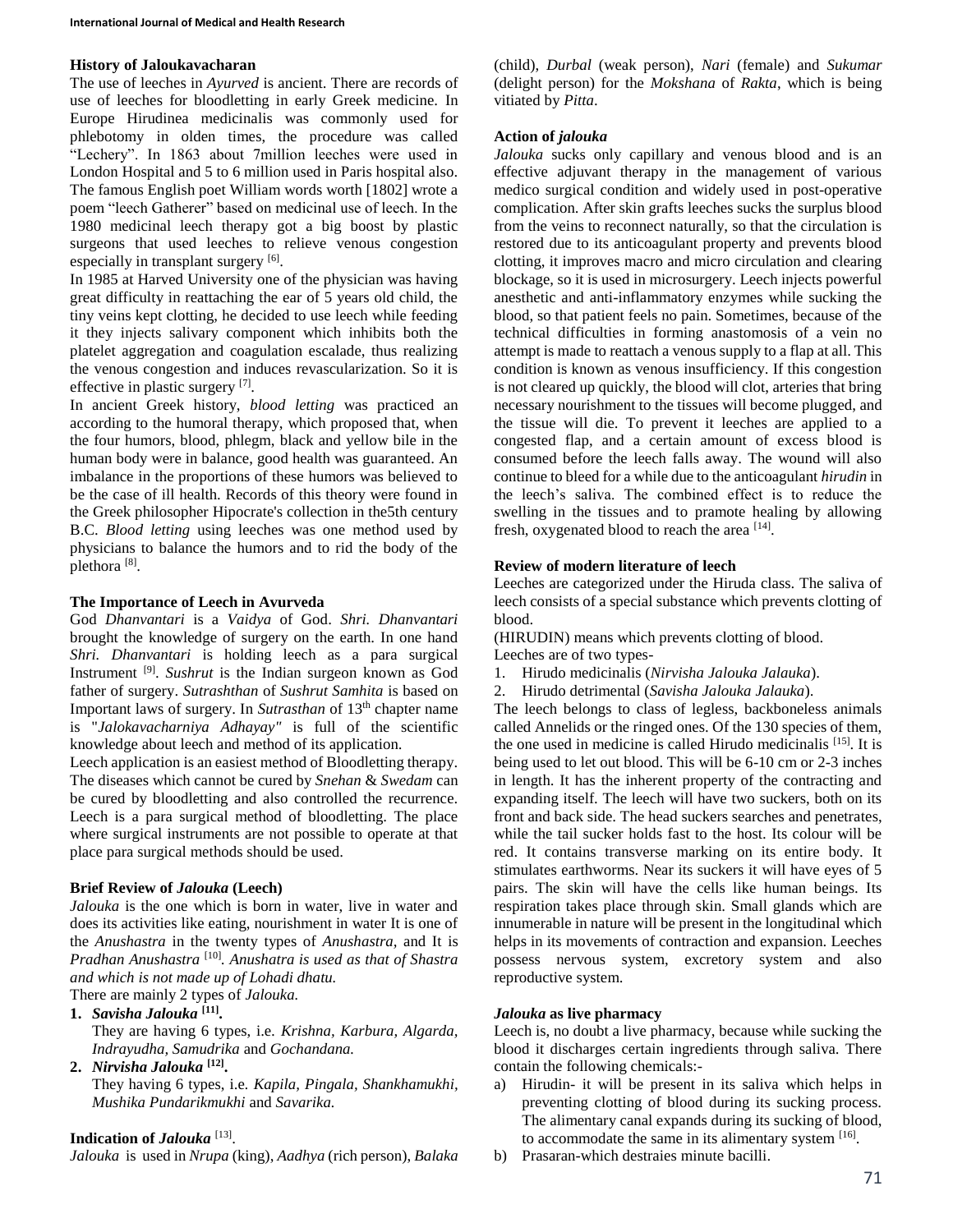- c) Sandnyahar- which creates benumness.
- d) Himatin- it dissolves the clots in the blood  $[17]$ .

The nature of *Jalauka* as poisonous and non-poisonous is vividly described in the modern hirudo-therapy. The best leech for the therapeutic purpose is medicinal leech or hirudomedicinalis. The poisonous nature of the leech may be due to the presence of some chemicals in its saliva. Uses of poisonous leech may cause harm to the patients. One research work has been done and proved that whatever the blood sucked by the leech is venous blood. This *Jalaukaavacharana* is very effective in venous thrombosis, cerebral thrombosis etc. So, wherever treatment is necessary according to the *Shastra* and if that patient is contraindicated for that treatment and those who are afraid of surgery, then this *Jalaukaavacharana* should be performed.

## **Leech as most'delicate instrument**

It is use full in Rakta Mokhan or Asra- Visruti. It means out dripping of bood, Leech is applied mainly when pitta is faulty and blood is intensively impure. Severe pain local and pervading swelling, non-healing poisonous wound diseases of blood-circulation and nervous system are some of the ailments, where Leech-application is a better remedy, for child, aged and weak persons, pregnant women Leech application is more useful. It is included in *Panch-Karma* process.

#### **Leech as** *Anushastra*

This is a para- surgical process. It is onc ofthc specialities of ayurved. Shastra means sharp instrument. Anushastra Though not so sharp acts like it can be used in molestation and Imergencies.

Leech performs various functions like it pierces, Pricks and secretes. Before sucking the blood Leech makes a y-form wound, this wound is pure and quick-healing. No pain or swelling. Neither Antibiotics, nor Anesthesia is required also insicion is much mini mised. Surgical steps are also lessened. The part of the limb remains intact while the ailment disappears. The mark of incision also disappears**.**

#### **Leech application can be done in various diseases like-**

*1)Vranshoth 2)Dagdhavran 3)Vichchrika4)Kunakh 5)Chippa 6)Tvakvaivarnya 7)Parikartika 8)Bhgandar 9)Arshbhransh 10)Kushta 11)Mash 12) Medogranthi 13)Tarunya Pitika 14) Vipadika 15) Vidarika 16) Aagantujvran 17) Koth 18) Nadivran 19) Slipad 20) Savranmagna 21) Dushtavran 22) Saumya Medoburda 23) Vishdushta vran 24) Martashrit Vranshoth 25) Abhishyand 26) Shirashul 27) Alsak 28) Vidrathi 28)* Burger disease *30) Santhiprantsth Shoth 31) Gudadvyar vikruti 32) Kadar Chednottar Utpanna Vran 33) Ksharsutra chedan pashchat utpanna vran* [18] *.*

#### *Jalaukavacharan Vidhi*

*Jalouka Avacharan* means *Raktavistravan* by means of *Jalouka*.

It consists of-

### **1.** *Purvakarma*

- a) collection and preservation of leeches,
- b) examination of patient,
- c) *Shodhana* of leech,
- d) Preparation of patient.

### **2. Pradhana karma** [19] .

The patient must be prepared as already stated. The leeches will too much *Snigdha* and *Picchala* and as result it will slip from the hand. It is better to wear the gloves to hold leech.

Patient for *Jalaukaavacharan* should be in sitting posture or lying down posture. If effected part is woundless, then should be made *Ruksha* by scapping with *Mrita*(soil) or *Gomaya Churna*. Then the leech should be applied by *Haridra* and *Sarspa kalpa* and put into the pot having clear water for some time to known that the leech is free from *Mada*. Then that leech is applied to the affected part of patient. (Su. su. 13/19)

If in the affected part leech doesn't hold or suck, then either milk drop should be applied or a small scratch should be made so as to drain a little drop of blood. If leech doesn't suck by above methods then another leech should be used.

As soon as leech starts sucking the blood, a white cloth or gauze piece should be covered on it, leaving the facial portion. Continuously pour the water drop by drop to keep the leech very cold. The middle portion of leech will be swollen as soon as it starts sucking the blood, it may be noted here that it sucks only impure blood first. If the patient notices pricking pain and itching at the time of sucking pure blood, then it should be removed by pouring *Saindhava Lavana* at its mouth.

### **3.** *Paschata Karma* [20] .

It consists of two main things,

- a) Jalauka Upachara
- b) Atura Upachara

### **a)** *Jalauka Upachara***-** (Su. su. 13/22)

As soon as *Jalauka* is removed from patients affected part, *taila* mixed with *Saindhava Lavana* should be poured on its mouth and on its body, the powder of paddy husk( tusha of *Shali*) should be applied by this process it will be easy for *Vaidya* to hold it properly.

With the help of fore finger and thumb of left hand, the tail end of *Jalauka* should be picked up and with right hand forefinger and thumb it should be squeezed towards the head. By this it will vomit the sucked blood. Then put the *Jalauka* in a vessel containing pure water. When the *Jalauka* is moving inside the vessel, it should be noted whether it has vomited all the blood it has sucked. If it is lethargic *(Madayukta*) it should be presumed that it has not yet vomited properly. When the *Jalauka* is not made to vomit the blood either partially or completely, then it may get a disease called '*Indramada*'(Su) or '*Raktamatt*a'(A.H.). It may die or it may not be able to suck the blood there after.

#### **b) Atura Upachara-(Su. Su 13/23)**

When the *Jalauka* is going to suck the blood of an individual, because of the property of an anti-coagulate Hirudin, the blood will not clot and thereby it allow sucked blood to get in to the alimentary canal of the *Jalauka* easily.

The *Vaidya* should find out the signs and symptoms of proper bloodletting. As soon as the Leech is removed from the body, *Shataadhouta Ghrita* should be applied on the wound or else *Madhu* should be applied or *Pichu* dipped in *Shataadhouta Ghrita* should be kept on it. Cold application should be made on the wound and bandage should be applied and tied properly or after *Jalauka* detached from the body the wound should be cleaned with *Kashaya* or any one of the *Taila* like *Jatyadi Taila* or *Padmkadi Taila* may be applied.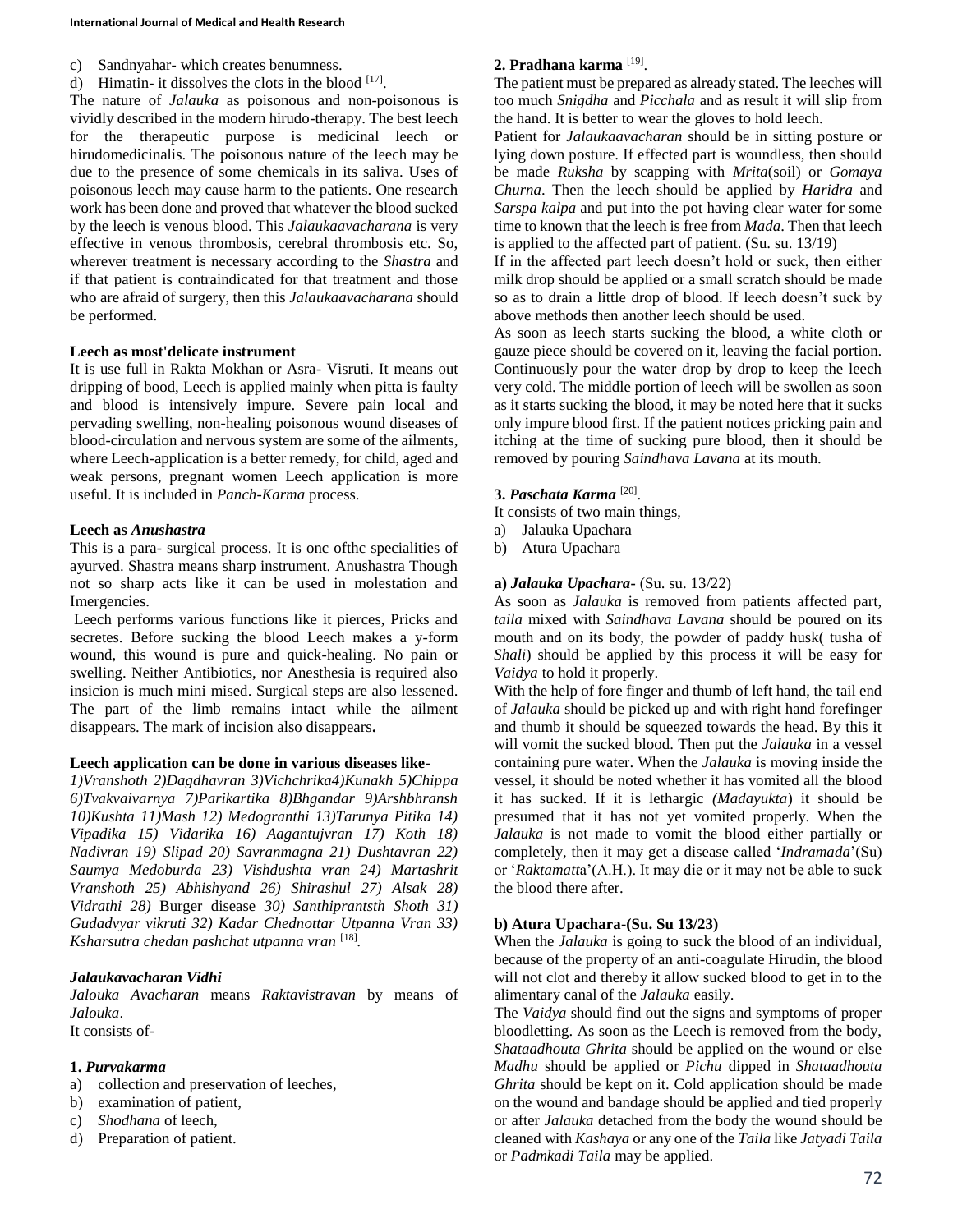In case of *Samyaka Yoga*, the abhyanga with *Shataadhouta Ghrita* or *Pichu* should be applied. In case of *Ayoga* by *Jalauka*, the wound must be rubbed with honey so as to make it bleed properly. In case of *Atiyoga*, application of cold water must be employed and tight bandage should be tied.

### **Points to remember for** *Jalauka* **application (Su. su. 13/24)**

- 1. Local *Snehana* and *Swedana* are needed before *Jalauka* application.
- 2. *Jalauka* should be applied in *Pratahakala* (morning hours).

Because in afternoon there will be *Pitta Vriddhi* and in night *Vata Prakopa* will be there, so circulation will be fast and there is chance of *AtiRakta Sravana*.

- 3. Avoid applying over *Sira, Stana, Shishna* etc. delicate organs.
- 4. Up to 2 years use of 1 *Jalauka* and for rest 6-10 *Jalauka*s can be used.

### **Use of** *jaloukacharan* **(Leech Therapy) in various conditions**

- Leech saliva contains dynamic ingredients with antiinflammatory, thrombolytic, anti-coagulant and blood- and lymph-circulation enhancing properties. Acute local pain like appendicular colic pain, toxic wound, burns, unbearable headache, boils, fissure, piles, perilous diseases of delicate limbs, perilous moderations like decaying wound, epidemic dig eases, obstructions in the movements of limbs, etc. [21] A specific analgesic material within the leech saliva is yet to be acknowledged. Pain relief from leech therapy is rapid, effective and long-lasting in many conditions.
- Chronic condition occurs in skin-diseases, blood diseases, Rheumatism, Chronic Rheumatism, piles non-healing ulcer, Elephant ties Myopia diabetic foot, varicose vein, Erythema, tumor Malignant growth, Gout etc.
- Preventive remedy- Leeches should be used for local purification in autumn there by seasonal molestations, like skin diseases, Diabetics, Paralysis, Swelling etc. are restricted.
- Sometimes surgery is not preferable, but treatment is necessary. Leeches could be applied here. In post-surgery molestations also, Leech is a sure remedy. In various branches of surgery like, orthopedic, ophthalmic, plastic, Brest, Ano-rectal, E.N.T., Dental, Neuro etc. Leech can be used [22] .
- In several diseases like Gangrene, wounds, Swelling, Diabetic molestations Tumors, malignant growth, Fissure, Piles, Thyroid diseases, Abscess, Breast disease, Eyewounds, Ear-diseases, Rupture, Nerevoui-system diseases, Dumbness, Dullness, deafness etc, Leech is a sure remedy.
- Arthritis, Ano-rectal disorders, Fissure in ano, Hemorrhoid's, fistula in ano, Diabetes and Diabetes complication, diabetec foot, Kotha or gangrene, Burn ulcer Appendicitis, Hernia, Neoplastic swelling/Arbuda, Kshudra Roga mainly skin disorders, Ophthalmic disorder, E.NT. Disorders, Dental disorders, Abscess / Vidradhi, Vrana-shotha-inflammation, pain relief in all surgical disorder, cosmetic surgery, Neurological problem Neuromuscular problem, Orthopedic problem [23, 24].
- In foreign countries, at present Leech-application is prescribed mostly in Gangrene certain chemicals in Leech-

saliva are also useful there in some of the diseases.

- Leech alone is effective in several diseases. Bacterial bodies in blood create diseases. When such impure blood is expelled out of the body, these bacterias are also expelled and blood begins to circulate normally. This is called *Sampraptibhanga* in *Ayurved*. All these various diseases occur due to inflammation. Leech application is the best remedy for it.
- The saliva of the leech consists of anaesthetic agents, anticoagulant, antiplatelet aggregation factor, antibiotic, anti-inflammatory substances, and gelatinous substances. Leeches suck the impure blood, reduce the swelling in the tissues, and promote healing by allowing fresh oxygenated blood to reach the area until regular circulation can be restored. Clinical studies have been conducted in different parts of the humanity to observe the scientific action of leech therapy. Studies with leeches have been carried out to observe the healing of difficult varicose veins, pain reduction in osteoarthritis, and other disorders.

## **Advantages of** *Jaloukacharan*

- No need of O.T. always.
- No need of General or Spinal Anaesthesia.
- No need of Antibiotics, Pain Killer.
- No need of Suturing.
- Pain extinguishes,
- Application of Leeches creates local aesthetic action,
- Jalouka has Ability to suck up only impure blood and also from Bottom deeplevel.
- Ability to purify Doshas, decreases Swelling, Hastens ripining of swelling
- Jalouka has ability for quick transformation of stages and also there is no need of Antibiotics.
- It can be successfully apply as Cosmetic, Para surgical process,

## **Discussion**

Wherever there is contraindication of *Shshtra karma, Anushsshtras* like *Jalauka* can be used hiruda medicinalis (*Nirvisha Jalouka Jalauka*) is mainly used in human beings. Various modes of bloodletting have been devised according to nature of disease, the patient and the predominance of *Doshas*. *Jalauka* are mainly used in *Pitta Dosha Vikriti* because *Jalauka* live in cold and fresh water and are *Madhura Rasa Yukta*, so it is applicable for *Pitta Prakriti* individual.

How the hansa bird separates milk from water and drinks only milk, like wise *Jalauka*s sucks impure blood first then pure blood.

*Shringa, Jalauka, Prachchhnna, Alabu* are having localised action, whereas *Siravedha* has generalised. This *Jalauka* can be used in many *Raktaja* disorders by applying it on affected area locally. Not only the hirudin, but also several other enzymes present in saliva possesses anticoagulant activity. The enzymes like hirudin, bdellin, egilin, hementin, collagenase, apyrase, decrosin, hayluronidase and orgelasel etc. it is also having action of vasodilation and anaesthetic.

In a full meal lasting 30 minute, it takes about 15 ml of blood, bloating upto 10 times in its size and when done, simply drops off. The benefits of leech are due to saliva injected into the wound created by it. Whatever the blood sucked by the leech venous as proved in laboratory that, the co2 of blood sucked by leech and of patient's venous blood are observed to be same.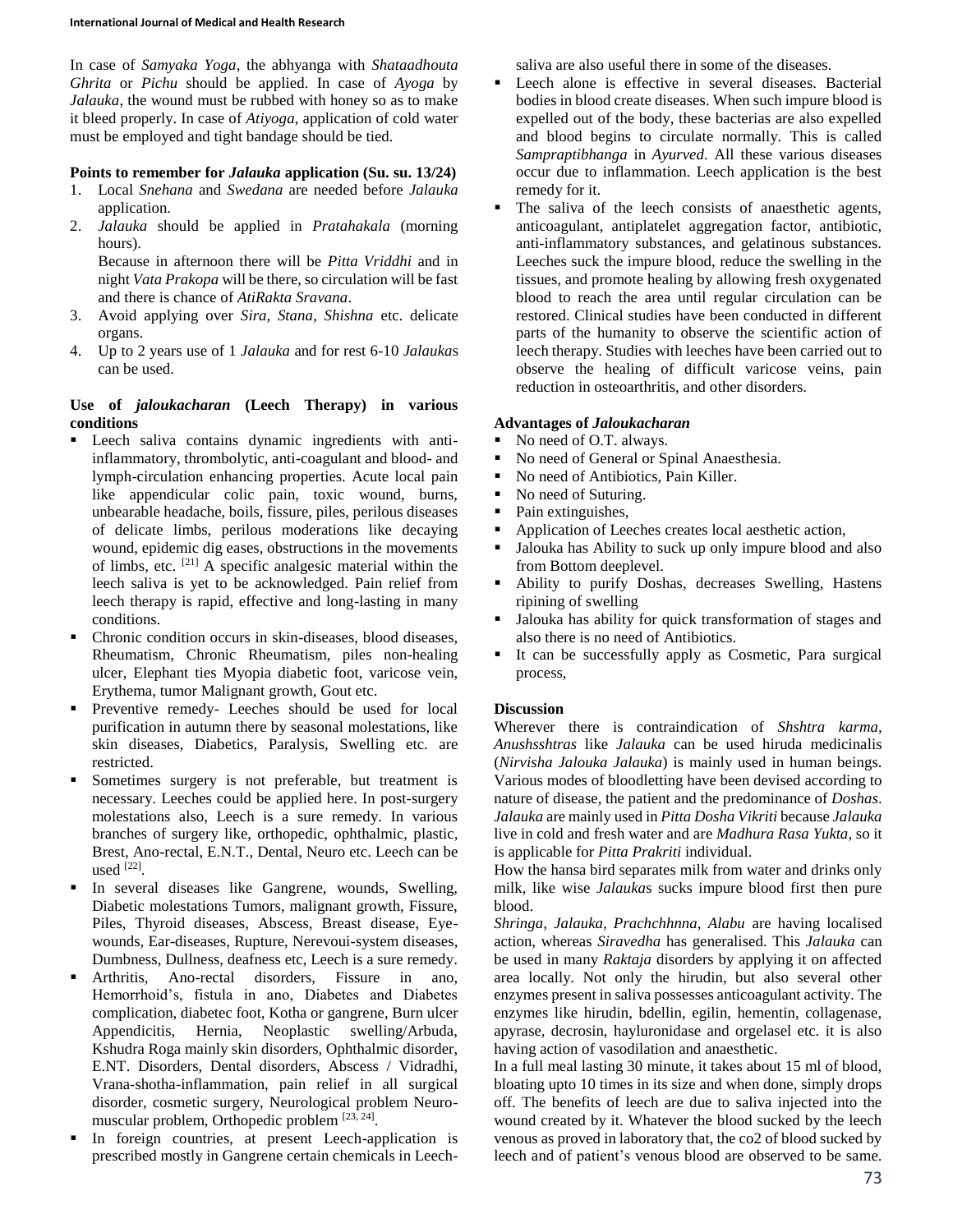The venous blood is darker and less oxygenated so is the blood sucked by leech.

Once applied the leech should be used again after 7 days. In the condition where leeches should be applied more than once and if leeches are in shortage, then we have to make a hole in tail end of leech and while sucking only, squeeze it towards the tail. *Acharya Sushruta* had advised bloodletting by leeches in surgical disorders. As per the *Ayurvedic* literature *Dosha* are related to blood and hence to interrupt the pathophysiology of the disorders as well as to find out the *Dosha* responsible for the disorder, it is necessary to get rid of vitiated blood. Otherwise life-threatening situations may result. Hence in the therapeutic approach blood-letting is the first line of therapy. In all bloodletting procedures, leech application useful in deepseated disorders and it is also a harmless procedure, which can be used, even in very weak and sensitive subject. Hence leech therapy was tried out in different stages of disorder.

When impure blood does not let out, the complication occures such as *Kandu* [Itching], *Shopha* [swelling], *Dah* [burning sensation], *Rag* [redness], *Paak* [supuration] and *Vedana* [pain] occurs. So keeping in mind efficacy and benefits of *Jaloukavacharan* this treatment is really boon to the poor class of society. *Jaloukavacharan* is less expensive; short time treatment; patient's routine activities are not disturbed while this treatment It is easy going and non-restrictive; only single day hospitalization of the patient is sufficient this treatment can be conducted easily in O.P.D. Pre-surgery arrangement like anesthesia etc. are not necessary. Post surgery medication like costly antibiotics, painkiller is not required. Patient even does not feel that he has gone under a major operation. In gangrene like cases patient has not to suffer the loss of certain limbs as it is prevented from amputation. Leech when applied cuts the skin, no doubt but this cutting is executed easily in very short time no time and without pain. Coming to the conclusion from the above aspects *Jalouka* is the *Anushastra* used in various surgical, medicinal conditions to avoid the fatal, critical condition of disease and to prevent the disease and emergency condition. No side effect and is very economical compare to the modern surgery. Leech saliva has certain medicinal properties. Leech is a live laboratory and Leech-agriculture is already started in foreign countries. In fatal conditions of certain diseases, it is observed that, Leech application performs miracles so foreign Medical field, at present, is just Leech frantic, Really Leech is a boon to medical science

In short, in surgical emergencies *Jalouka* is a divine boon and life savings, being as a live instrument as it is used.

## **Conclusion**

- *Jalauka*vacharana is adopted mainly in *Pitta Dosha* predominant diseases.
- *Jalauka*vacharana is one of the best *Anushashtra Chikitsa* used mainly in *Rakta PradoshajaVyadhis.*
- Though the action is localised, but it affects whole body by releasing many factors into blood.
- *Jalauka*vacharana is safe as it can be used in communicable diseases due to presence of specific factors in it.
- *Jalauka*vacharana is less time consuming cost effective and easily adopted for patients.
- **Leech is one of the most beneficial and delicate treatments.** It is very cheap and short procedure without obstructing patient's daily routine.
- Leech application is the best one because it's delicate easily applicable, easily available, quick reliever and purificatory nature.
- Pre-surgery precautions like Anaesthesia, antibiotics are not necessary and also patient can leave the hospital in no time.
- Patient does not ever feel that a major surgery is done with him.
- Leech is a sort of boon in rural areas. It is a best Para surgical and cosmetic instrument.
- In short indigenous Leech in spite of its meagre form is much famous in medical field.

#### **References**

- 1. Sushrut Samhita, 5<sup>th</sup> edition, Atridev, Motilal Banarasidas Publication, Bangle Road, Delhi, 2002, 83.
- 2. Sushrut Samhita, 5<sup>th</sup> edition, Atridev, Motilal Banarasidas Publication, Bangle Road, Delhi, 2002, 45.
- 3. Sushrut Samhita, 5<sup>th</sup> edition, Atridev, Motilal Banarasidas Publication, Bangle Road, Delhi, 2002, 45.
- 4. Sushrut Samhita, 5<sup>th</sup> edition, Atridev, Motilal Banarasidas Publication, Bangle Road, Delhi, 2002, 45.
- 5. Sushrut Samhita, 5<sup>th</sup> edition, Atridev, Motilal Banarasidas Publication, Bangle Road, Delhi, 2002, 46.
- 6. Adam, Robert, zakrzewski, peter (zool). Theatapeutic use of leeches: from the Annelids or Medicine. University of Toronto medical journals. 65-7 4.
- 7. Calling Doctors Leech and Maggot to the O.R islamonline.net. (http://www.islamonline.net/servlet/satellite?C=Article\_C &pagename=zoneenglish.healthscience%2HSELLayout&cid=11583214761 38).
- 8. Rigbi Meir, Haim Levy, Amiram Eldor, Fuad IRAQI, Teielbaum, Miriam Orevi, *et al.* The saliva of the medicinal leech Hirudomedicinalis-II. 1987.
- 9. Clinical importance of leech therapy, tanzeel ahmad & mohd anwar, indian journal of traditional knowledge. 2009; 8(3):443-445.
- 10. Sushrut Samhita, vaidya yadavaji trikamji acharya, chaukhambasurbharati publication, 2003, 41.
- 11. Sushrut Samhita, 5th edition, vaidya yadavaji trikamji acharya, chaukhamba surbharati publication, 2003, 56.
- 12. Sushrut Samhita, vaidya yadavaji trikamji acharya, chaukhamba surbharati publication, 2003, 56.
- 13. Sushrut Samhita, vaidya yadavaji trikamji acharya, chaukhamba surbharati publication, 2003, 55.
- 14.Rigbi Meir, Haim Levy, Amiram Eldor, Fuad IRAQI, Teielbaum, Miriam Orevi, Amnon Horobvitz, *et al.* The saliva of the medicinal leech Hirudomedicinalis. 1987, II.
- 15. Abdualkader AM, Ghawi AM, Alaama M, Awang M, Merzouk A. Leech Therapeutic Applications, Indian journal of pharmaceutical sciences. 2013; 75(2):127-137.
- 16. Abdualkader AM, Ghawi AM, Alaama M, Awang M, Merzouk A. Leech Therapeutic Applications, Indian journal of pharmaceutical sciences. 2013; 75(2):127-137.
- 17. Eldor A, Orevi M, Rigbi M. The role of the leech in medical therapeutics. 1996; 10(4):201-9.
- 18. Dr. Vijay Kumar Srivastava, Dr. Singh OP, Prof. Rai NP. Application and Importance of Leech Therapy, Global Ayurveda, 2007.